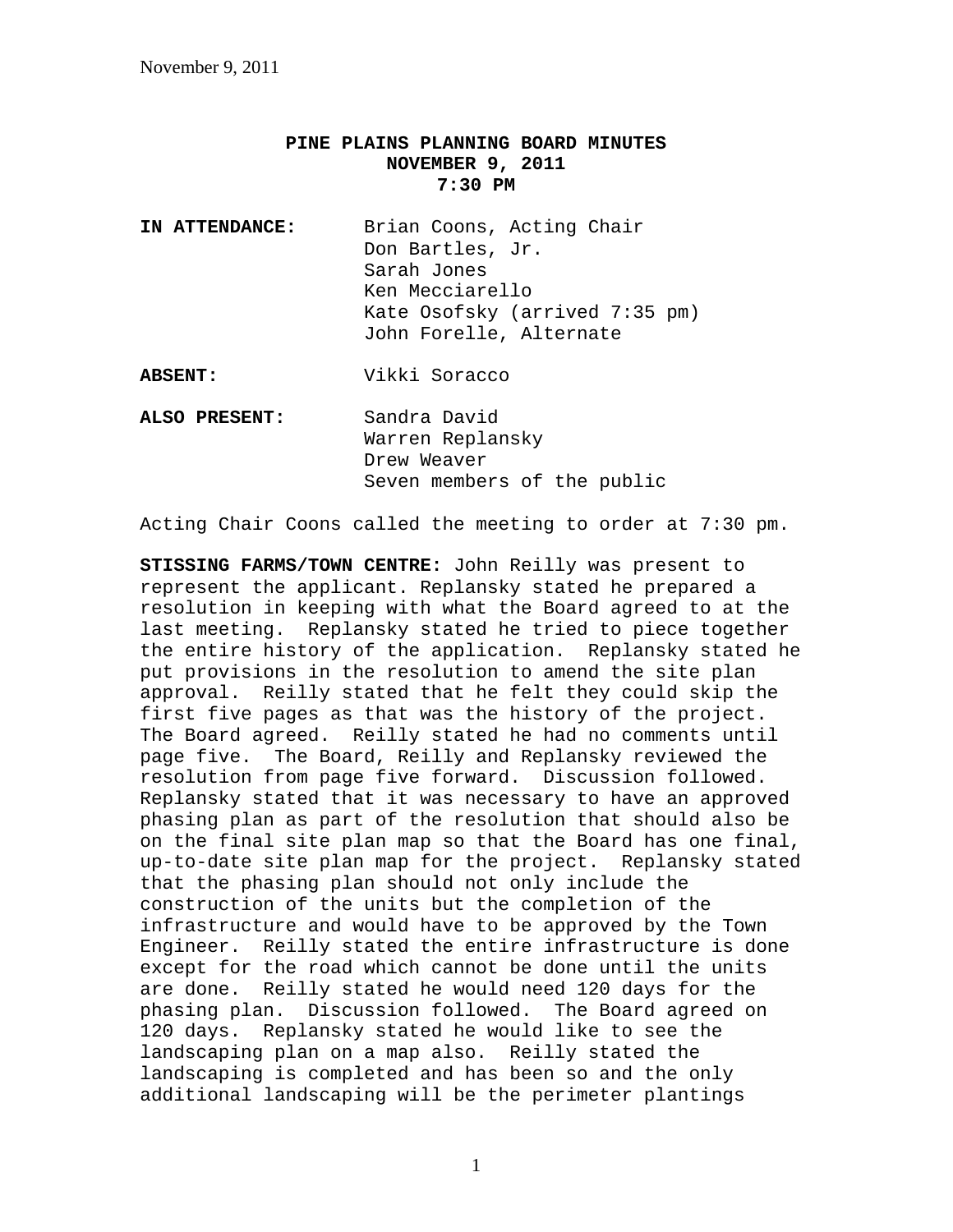around the units to be built. Replansky stated the site plan should show what the landscaping is and the applicant can indicate what still needs to be done on the site plan. Reilly stated that he cannot do the rescission until he buys back two outstanding units and this will happen at the financial closing at the first phase construction. He stated the financial closing will simultaneously buy out the existing mortgages, pay off the existing construction financing and provide the financing to build the next twenty units so it is going to be all one event and he does not think that event will happen in 120 days due to the HUD financing which will be a longer process. He stated this is usually a nine to fourteen month process. Replansky stated that the offering plan with the Attorney General's office cannot remain in place. Replansky stated no one can own any units in order to rescind the offering plan. Replansky stated the Town will want to see that the condominium offering plan has been rescinded and that the only owner is the developer. Replansky stated that the resolution by the Board will have to have a date on it. Replansky stated he prefers to have a time period and the applicant can always come back to extend it. The Board agreed to twelve months. Reilly stated they have a 2-bedroom, 2-bath unit and sometimes they have 3 people not 2 in the unit. For example they had a couple with a caretaker. Reilly stated that every one of the requirements in the resolution is 2 people or less and they have run into situations where there would be 3 people. Reilly stated he would like to cover those instances. Coons stated that he feels it needs to say the person is an adult or a caretaker. Reilly stated no problem. Board agreed on the language change. Discussion followed. Replansky will prepare a document related to the performance bond. Replansky advised that the resolution now covers everything and the Board will have one complete site approval plus a few tweaks and modifications that were made over the years are now included. Everything will be in the resolution and on the site plan. Replansky stated he will make the changes and submit an amended final resolution to the Board. Replansky stated that he put in the resolution that there are no actual changes to the facility, infrastructure and buildings which would trigger the need for further environmental review because nothing the applicant is doing will require further review. Replansky asked the applicant to state on the record that all the provisions are acceptable. Reilly agree that all the provisions are acceptable to the applicant. Bartles made a motion to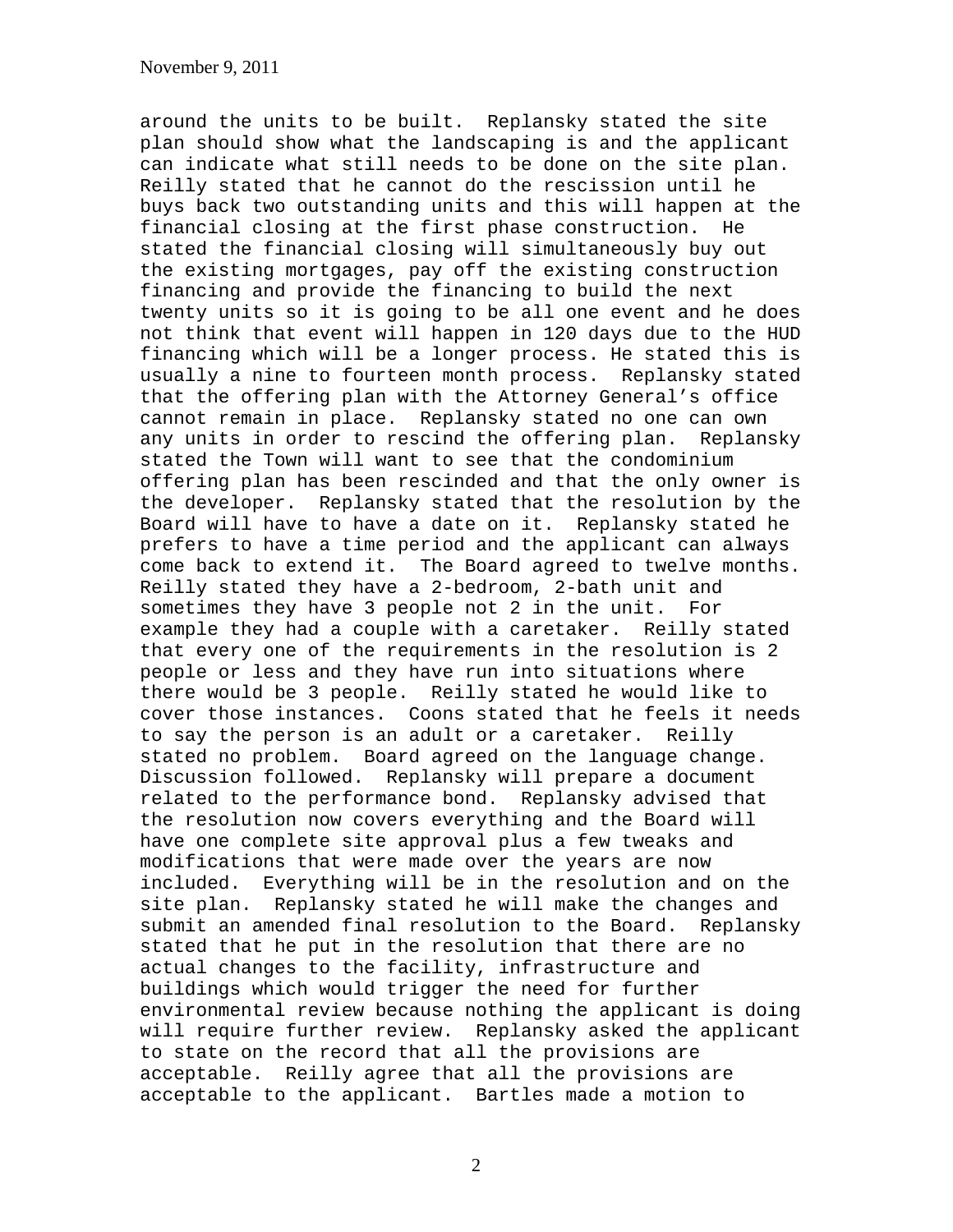accept the resolution as amended this evening; second by Coons. All in favor. Motion passed.

**WHEELS OF TIME/BILL BARTOLOMEO:** Bill Bartolomeo was present. Bartolomeo submitted a photo of a proposed sign that he would like to erect on his property located at 2964 Route 199. He will be replacing an existing sign that is decaying. Discussion followed. Bartolomeo stated he read the zoning and went with what is allowable and his sign is actually a little bit under sized. Bartolomeo stated it will be 15 feet off the highway. Bartles asked about the lighting. Bartolomeo stated the lighting will be on a timer that goes for two hours after sundown and will not be lit overnight. Bartolomeo stated it will be a brick foundation with a planter. Discussion followed. Bartles made a motion to declare this a Type II action under SEQR; second by Jones. All in favor. Motion passed. Coons made a motion to accept this sign proposal to replace the existing sign; second by Jones. All in favor. Motion passed. Proper gave Bartolomeo a letter of decision for his file.

**JENNIFER PINDT:** Jennifer Pindt, John Connor, Wesley Chase, Nino and Suzanne Sava were present with regard to the application for an alteration to an existing approved lot line adjustment located at 45 – 49 Britton Street. The Savas stated they were the owners of 49 Britton and requested to be at the table with the applicant. Connor stated there was a real big mix-up. There were two survey maps done in 2002. He stated that back then the Savas owned two parcels and there was a lot line adjustment where they took a little piece of about 1300 square feet and were going to transfer it from lot 67 to lot 66. Mr. Sava stated that his attorney at the closing left the letter P off the map so Pindt owns the piece that is coming down through his garage. Mr. Sava stated that Replansky was Pindt's attorney at the time and wanted \$20,000 to sign the corrected deed and asked that he recuse himself. Coons stated that there is obviously a lot of history to the application and in order for the Board to get through it and come up with a resolution everyone needs to remain calm. Coons stated everyone will have a chance to speak. Coons stated that the application for this evening's lot line is from Jennifer Pindt so that is why she is speaking first and then the Savas will have a chance to speak. Connor stated that the lot line was approved in 2002 but the problem arose when there was one map done for the lot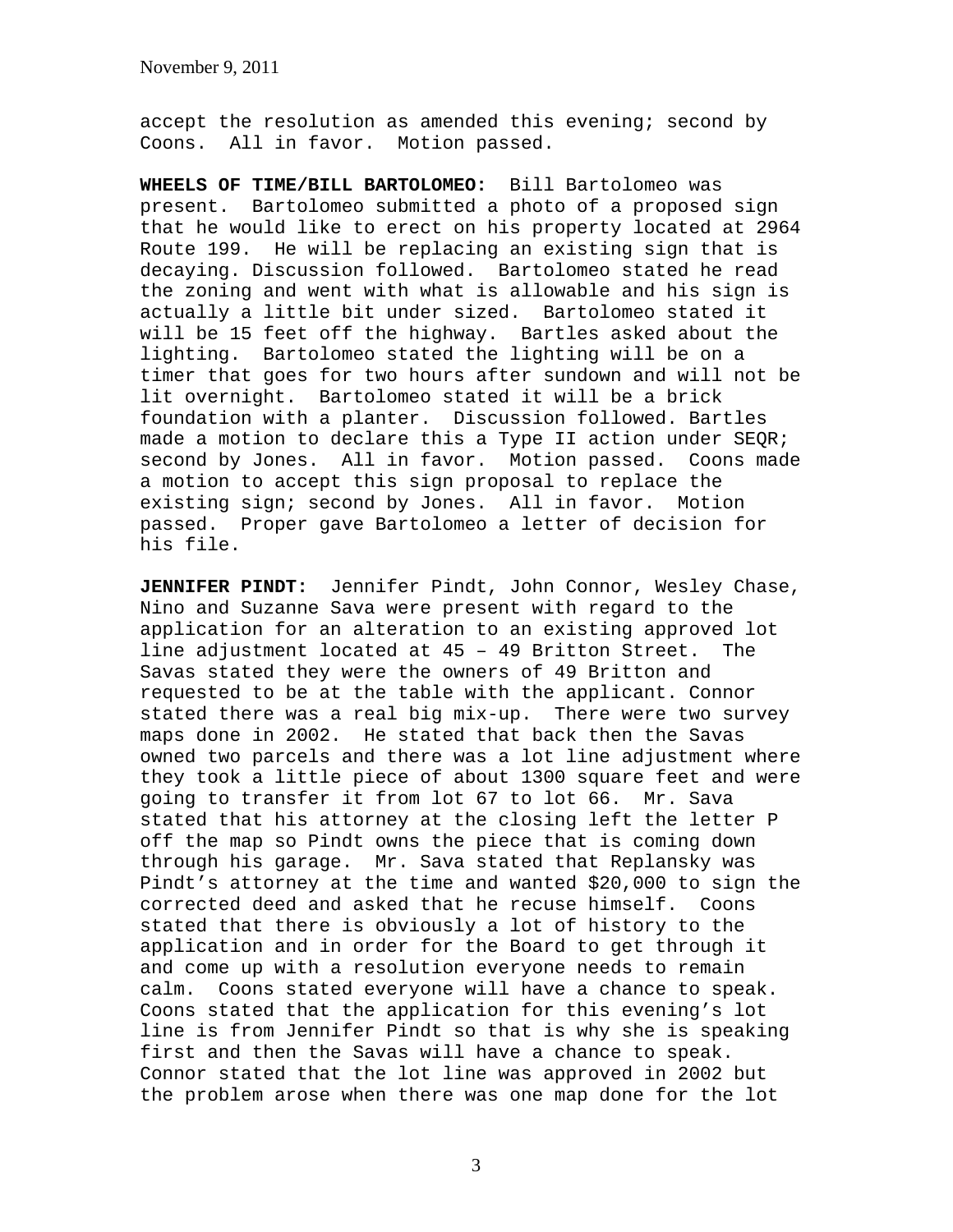line adjustment and a second map done for the approval for the Health Dept. Connor stated the problem was the lawyer read the wrong map. Coons asked which map was filed for the original lot line adjustment. Connor stated it was #2636B. Discussion followed. Chase stated that the lot line adjustment was done before they sold the vacant lot and it was filed. Connor stated the wrong map was attached to the contract showing the original line. Connor stated the deed was conveyed using the description from the original map. Connor stated that in 2007 the Savas discovered that the strip they thought was theirs in the lot line adjustment is owned by the Pindt's. Connor stated that litigation started and there was trial back in May. He stated there is a stipulation handed down by Judge Pagones that splits the portion in question giving the front portion back to the Savas and the back portion was to stay with the Pindt's. Mr. Sava stated he would like to see proof that this is what the judge said. Mrs. Sava stated that the judge ordered them to split the portion in dispute and that they would have final say over the map after the title company paid for the survey. Mrs. Sava stated they have not seen a map and knew nothing of this meeting. Connor stated that he sent the stipulation to the Savas' attorney. The Savas stated that they have no attorney as he quit the day the trial started. Bartles stated he wanted a general opinion from Replansky as the Town Attorney. Bartles asked if the Board sees the stipulation and it is as explained, does the Board have any say on that. Replansky stated he has a copy of the transcript and it appears that there is a record of the stipulation. Replansky stated it appears that the map presented by Pindt matches the stipulation on record. Replansky stated that legally there is nothing preventing the Board from approving this but the parties have to come to terms before the Board can act on it. Jones asked if the Board is legally bound by an order from the judge. Replansky stated there is no order by the judge it is a stipulation that the parties would do this. Mrs. Sava stated the reason they discovered this in 2007 was that they had their property sold and they went to Pindt with a corrected deed and she refused to sign. Mr. Sava stated that now that Pindt has her property sold she wants to push this through. Connor stated he can give the Board a copy of the stipulation and will be getting an order from the Court within a week. Connor stated the map that was prepared is in accordance with the stipulation and the court order about to be prepared by Judge Pagones. Mrs. Sava stated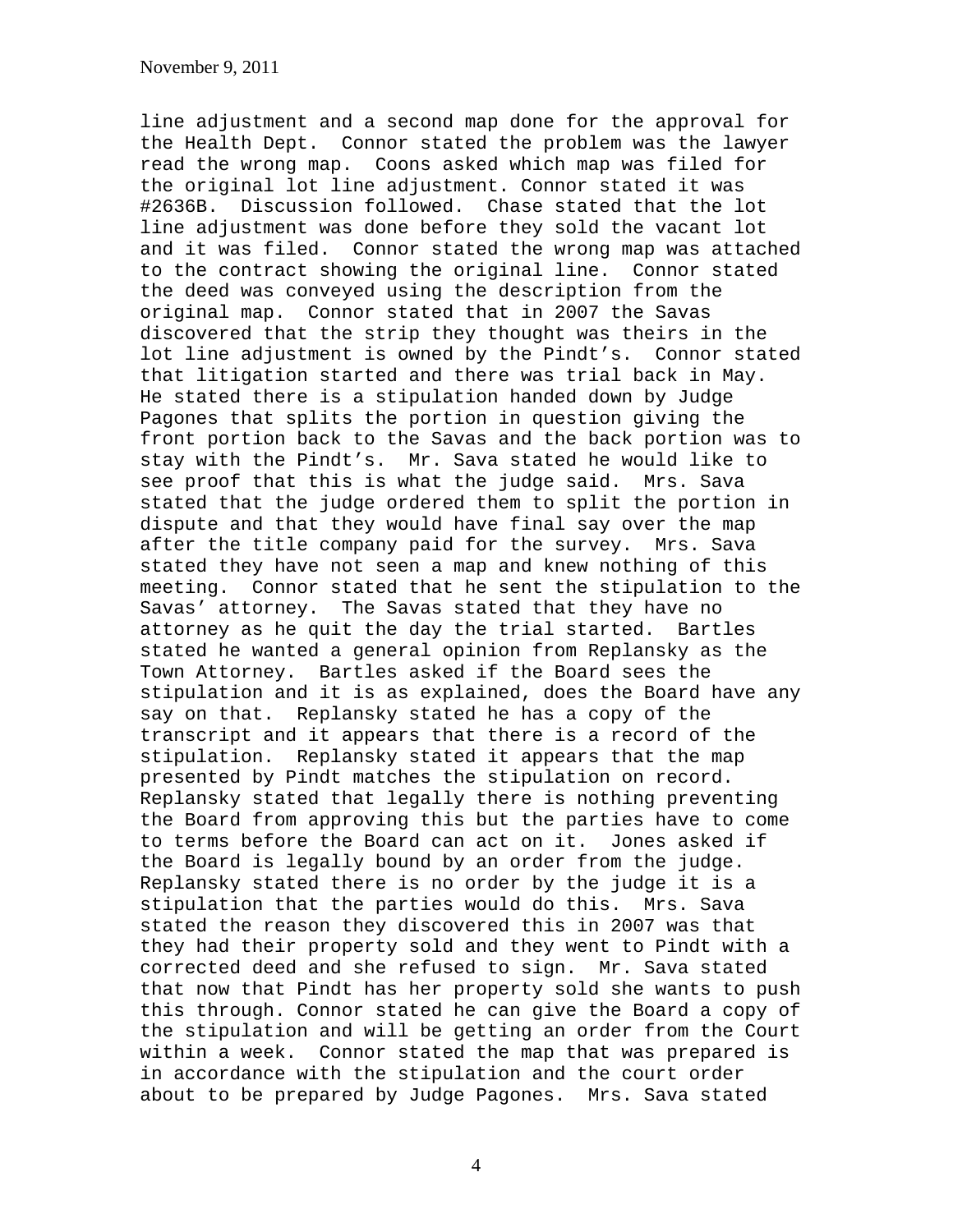they have not seen the stipulation in writing and the court order has not yet been done. Chase stated he was contacted by the title company to do the survey. Chase stated he was presented with the court documents and read them thoroughly to come up with a solution. Chase explained how he came up with the updated map from his interpretation of the stipulation. Mr. Sava stated they are supposed to sign off and approve everything that is done and have seen nothing. Coons stated if it is not done here then nothing will get done. Mrs. Sava stated the applicant has had the time to privately look this over. Coons stated the meeting is not over yet and the Board has made no decisions. Coons stated both parties and the Board will look at it and come to some kind of agreement or the parties can walk out and come to their own agreement with the judges. Coons stated that maybe Chase has come up with a good idea but if everyone doesn't look at it nothing will get done. Chase went through his determination with both parties and the Board. Chase stated that hopefully an agreement can be reached this evening that is fair and what the court has ordered. Connor stated that the court order will say both parties are ordered to sign a boundary line agreement. Connor stated the reason Pindt made the application is because she owns the entire piece. Discussion followed. Connor stated he would send a copy of the map to the Savas. Heated discussion followed. Coons stated that if there were any more outbursts he would go downstairs and get the police to escort the offending party out of the Town Hall. Replansky stated that when doing a lot line adjustment both parties have to be in agreement before the Board sets a public hearing. Replansky stated the best thing would be for them to agree to a map and then come back with a joint application for the Board to decide on. Discussion followed. Connor asked if the judge hands down a court order would he have to then have a joint application. Replansky stated there would actually have to be an order from the judge requiring both parties to obtain a lot line adjustment then the judge can enforce that if both parties do not agree. Replansky stated the judge can require them to make the application but the Board does not have the jurisdiction to decide unless both parties make the application. Chase explained to the Savas how he came up with the proposed map. Mr. Sava disagreed with how the portion was split according to what his understanding of the stipulation was. Chase read the stipulation to the Savas. Discussion followed. Chase stated for the record he is not on anyone's side and is just doing what the title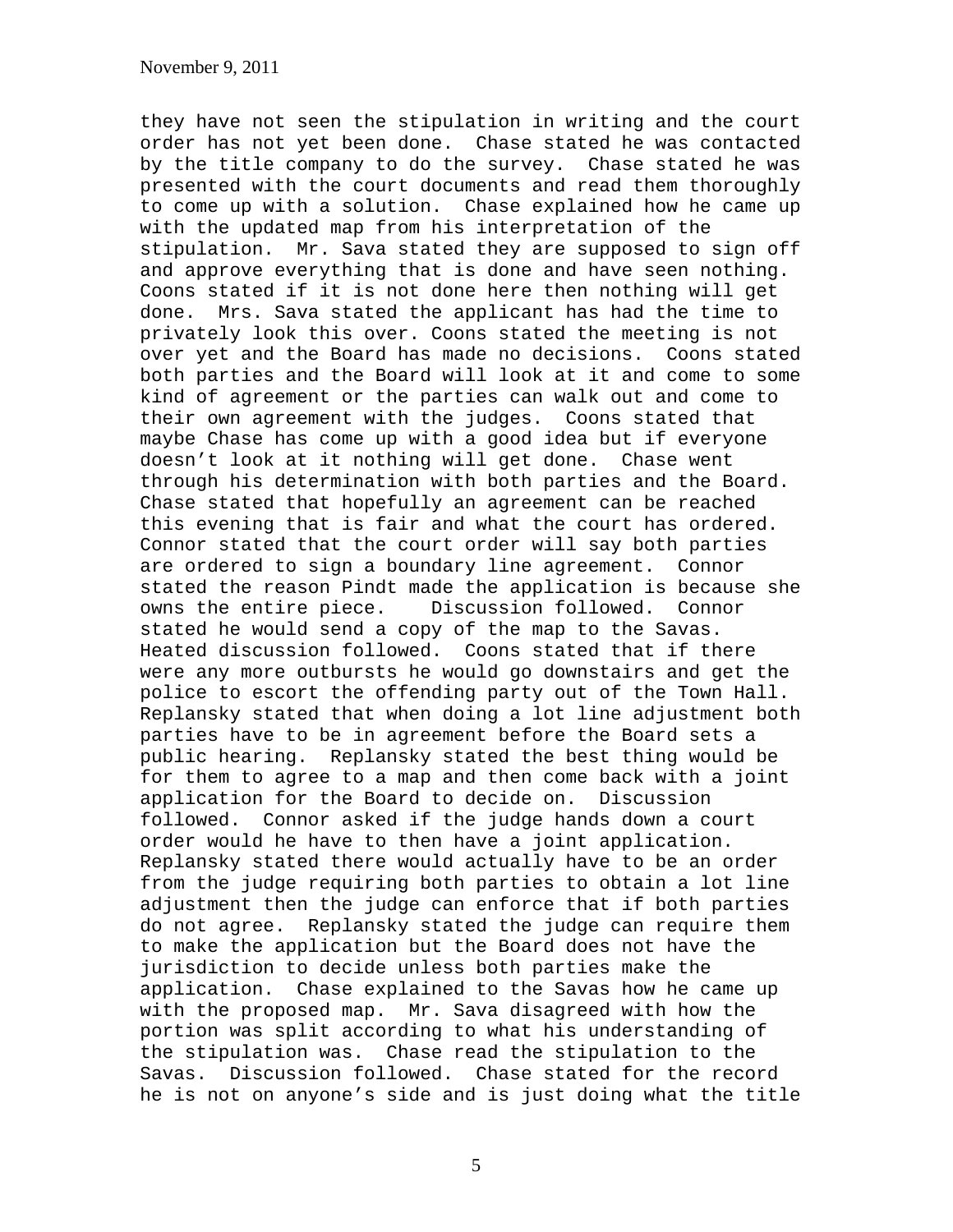November 9, 2011

company requested. Coons stated that the Board will not be taking any action on this application as they do not have both parties in agreement. Replansky stated the judge could order that the boundary line is the one on the revised map and then they would not need to come back before the Board. Replansky stated that everyone should have a copy of the map and come to terms on the boundary line. Coons stated the parties will have to sit down and work things out. Mr. Sava stated he wants the original boundary line and that is all he will agree to. Connor stated they have already agreed to the stipulation. Sava stated he was forced into it. Coons stated he hopes the parties can work things out.

## **OTHER BUSINESS:**

Motion by Bartles; second by Osofsky to accept the October 5, 2011 and the October 12, 2011 minutes. All in favor. Motion passed.

Coons stated that a resignation letter had been received from Bonnie Quaid effective October 28, 2011.

Motion by Bartles to adjourn at 8:50 PM; second by Osofsky. All in favor. Motion passed.

Respectfully submitted by:

Nancy E. Proper Brian Coons Secretary **Acting Chair Acting Chair**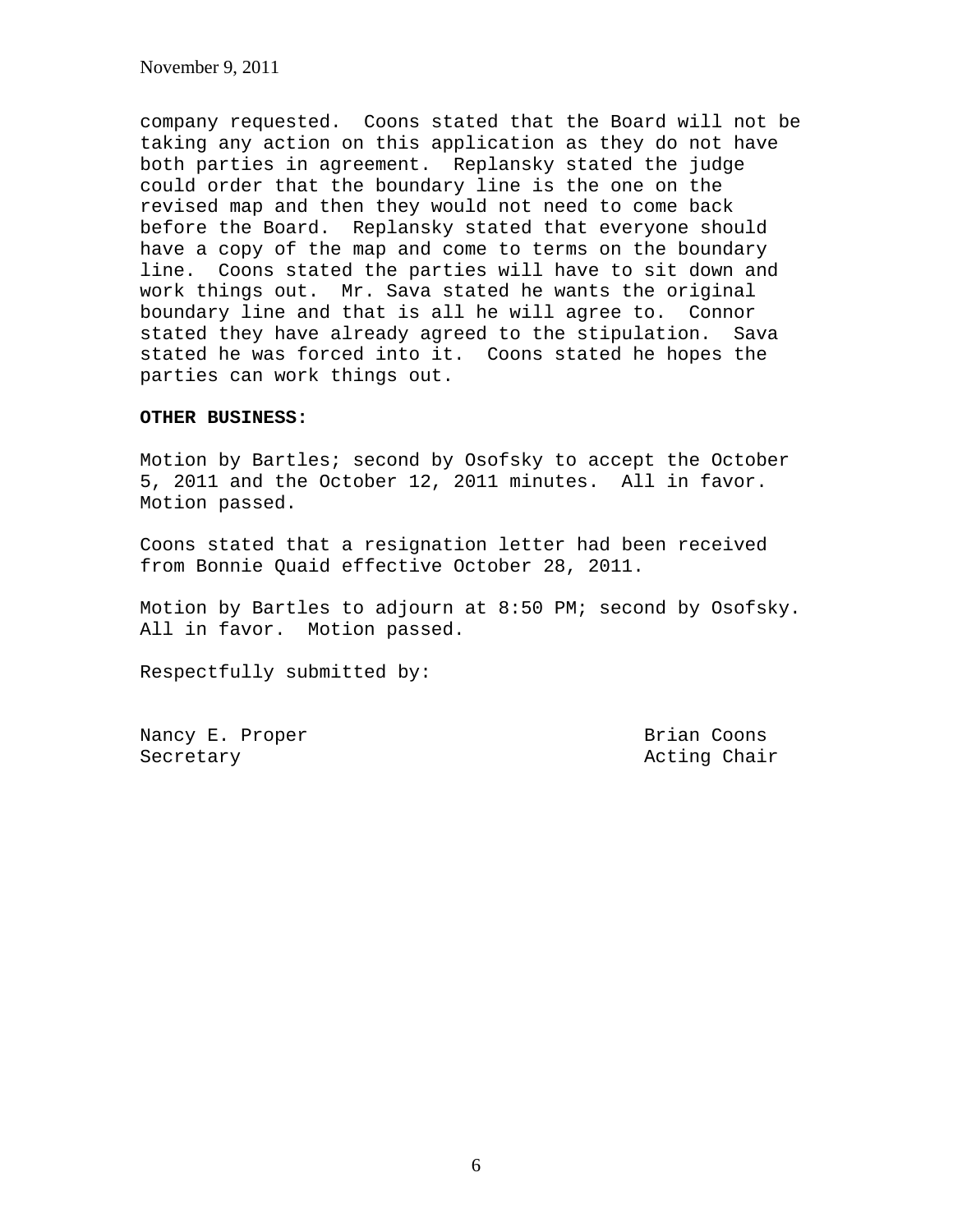## **TOWN OF PINE PLAINS PLANNING BOARD**

## **RESOLUTION AMENDING SITE PLAN APPROVAL FOR STISSING FARM INC. SENIOR RESIDENTIAL CONDOMINIUM DEVELOPMENT**

**WHEREAS,** the Planning Board of the Town of Pine Plains, Dutchess County, New York, received an application from Stissing Farm Inc. (hereinafter the "Developer") dated January 3, 2003 for site plan approval (pursuant to its Site Plan Review Law) for development of a senior residential development consisting of 49 attached dwelling units, 400 to 500 sq. ft. maintenance building and related infrastructure and other site improvements, not limited to water supply, sanitary sewage disposal, roadways, parking, stormwater management, lighting, landscaping and pedestrian walkways on Parcel C of Filed Map No. 9918 consisting of a 12.76 acre parcel located at State Route 199 in the Town of Pine Plains; and

**WHEREAS**, the proposed development has been modified, since the original application, to reduce the number of attached dwelling from 49 to 48 units, together with a reconfiguration of the size and layout of the development; and

**WHEREAS**, the Planning Board conducted public hearings, and made a determination of non-significance ("Negative Declaration") for the proposed development dated April 9, 2003, and amended July 9, 2003, in accordance with the requirements of the State Environmental Review Act ("SEQRA"); and

**WHEREAS**, the Planning Board after the conduct of public hearings, and review of the application and related submittals, granted approval of the site plan on February 9, 2005, subject to satisfaction of certain conditions, including the creation of a condominium in accordance with the requirements of Article 9B of the New York State Real Property Law (the "Condominium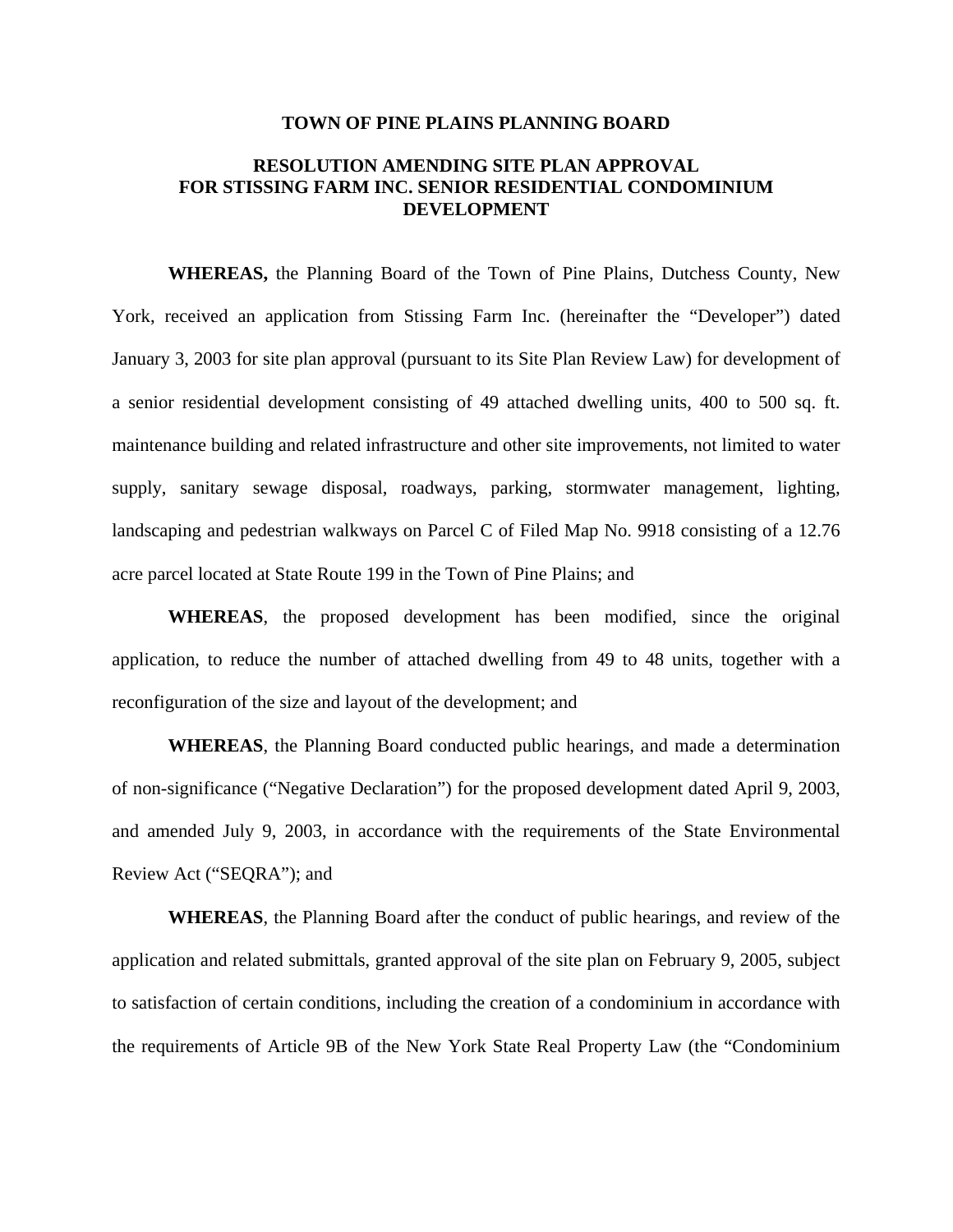Act") and the filing of an Offering Plan in accordance with the requirements of §352 of the General Business Law of the State of New York; and

**WHEREAS**, the said approval was conditioned upon the Declaration of Covenants and Restrictions contained in the Offering Plan requiring the condominium to be restricted to elderly applicants as provided in the Declaration of Covenants and Restrictions, a copy of which was annexed to the Planning Board's conditional approval, which required, in relevant part, among other things: (i) that the units were to be owner occupied; (ii) that no person or entity shall own more than five (5%) percent of the units upon the original sale; and (iii) that the project sponsor shall not control the Board of Directors of the condominium and/or HOA after the sale of fifty (50%) percent of the units; and

**WHEREAS**, upon application of the Developer, an Amended Resolution was issued by the Planning Board on July 13, 2003, which removed the requirement that the units be owner occupied, but set forth detailed and specific requirements for restriction of the occupancy of the units to senior citizens; and

**WHEREAS**, the Amended Resolution required the applicant to execute an Agreement for the Reimbursement for Professional Fees and Funding of Escrow Account with the Town of Pine Plains for reimbursement to the Town for expenses incurred by the Town for services rendered by professional consultants, in accordance with requirement additional approvals and inspections for the project; and

**WHEREAS**, the Amended Resolution required the applicant to prepare and submit a phased construction plan for the project and submit said plan to the Board within 75 days of the date of the Resolution and the construction of an emergency access road to be included as part of the construction; and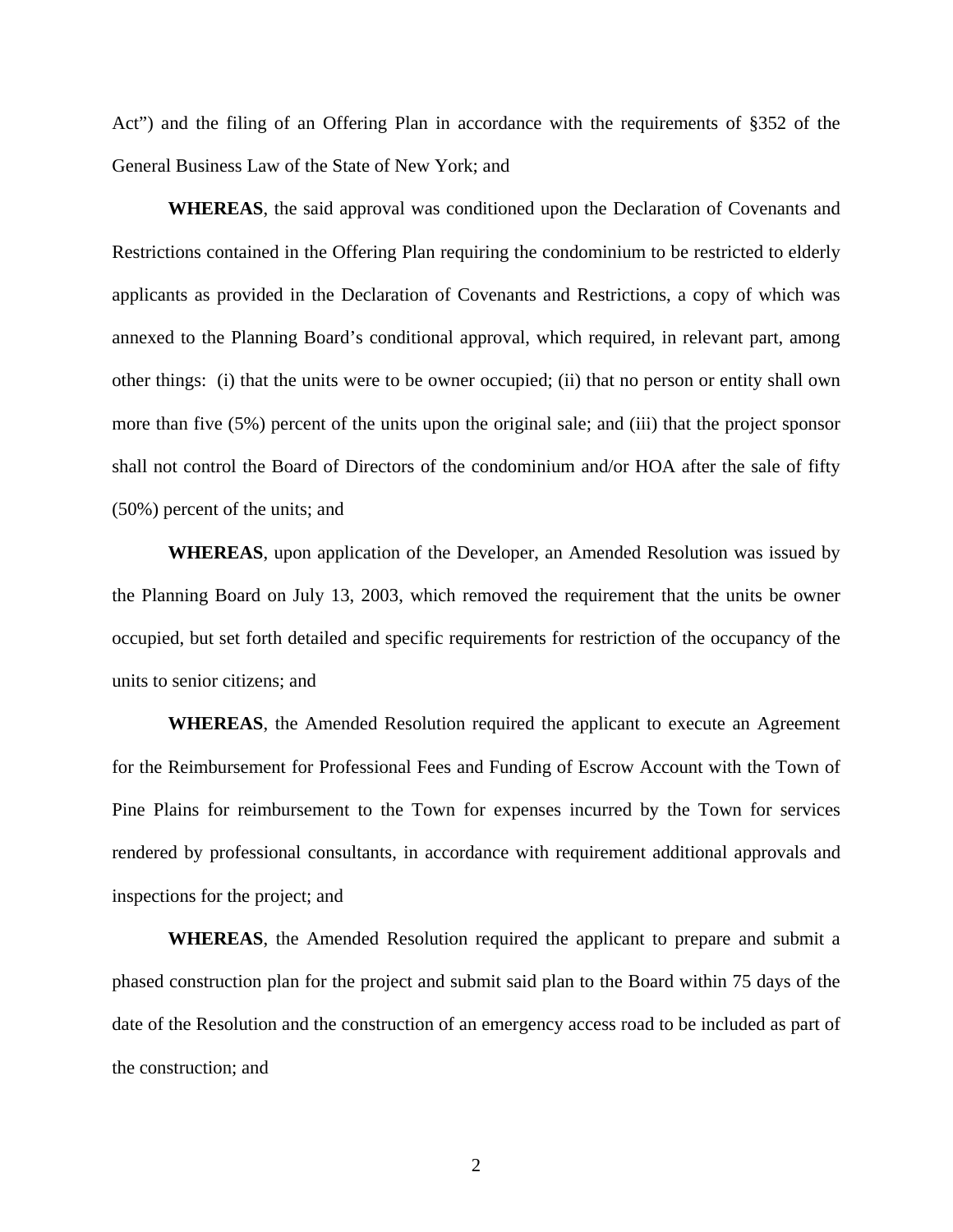**WHEREAS**, the Amended Resolution required the Developer to provide a performance guarantee in the amount to be determined by the Planning Board, in the form of a bond or certificate acceptable to the Attorney to the Town to insure construction of all outstanding site improvements for the entire site not completed at the time of issuance of any Certificates of Occupancy; and

**WHEREAS**, the Amended Resolution provided, in relevant part, that the site plan approval shall be deemed null and void if construction and sale of at least one dwelling unit is not completed within one (1) calendar year of the stamping of the site plan and that the construction and occupancy of all dwellings completed within three (3) calendar years of the stamping of the site plan unless an extension by the Planning Board was granted at the end of the three year period; and

**WHEREAS**, on September 12, 2007, the Planning Board granted approval to the Developer for amendment of the site plan: (i) for a revision in the layout of buildings numbered 5 and 6 so that there would be a total of six (6) of buildings containing the same total of ten (10) units constructed with the configuration of two duplex buildings located on each side of a smaller single unit building along the north and east side of the cul-de-sac; (ii) to permit the Developer to pave the cu-de-sac roadway leading to buildings 5 and 6 within the development under certain conditions more fully set forth in a letter of the Town Engineer, Morris Associates dated May 14, 2008; and (iii) extending the approval period for a period of three (3) years; and

**WHEREAS**, the Developer has now made application to the Planning Board for amendment of its approval of the site plan to allow a change in the project: (i) from an age restricted condominium to a 55 and over age restricted rental project with the ownership of the units, common areas and infrastructure vested in the Developer; (ii) to modify the phasing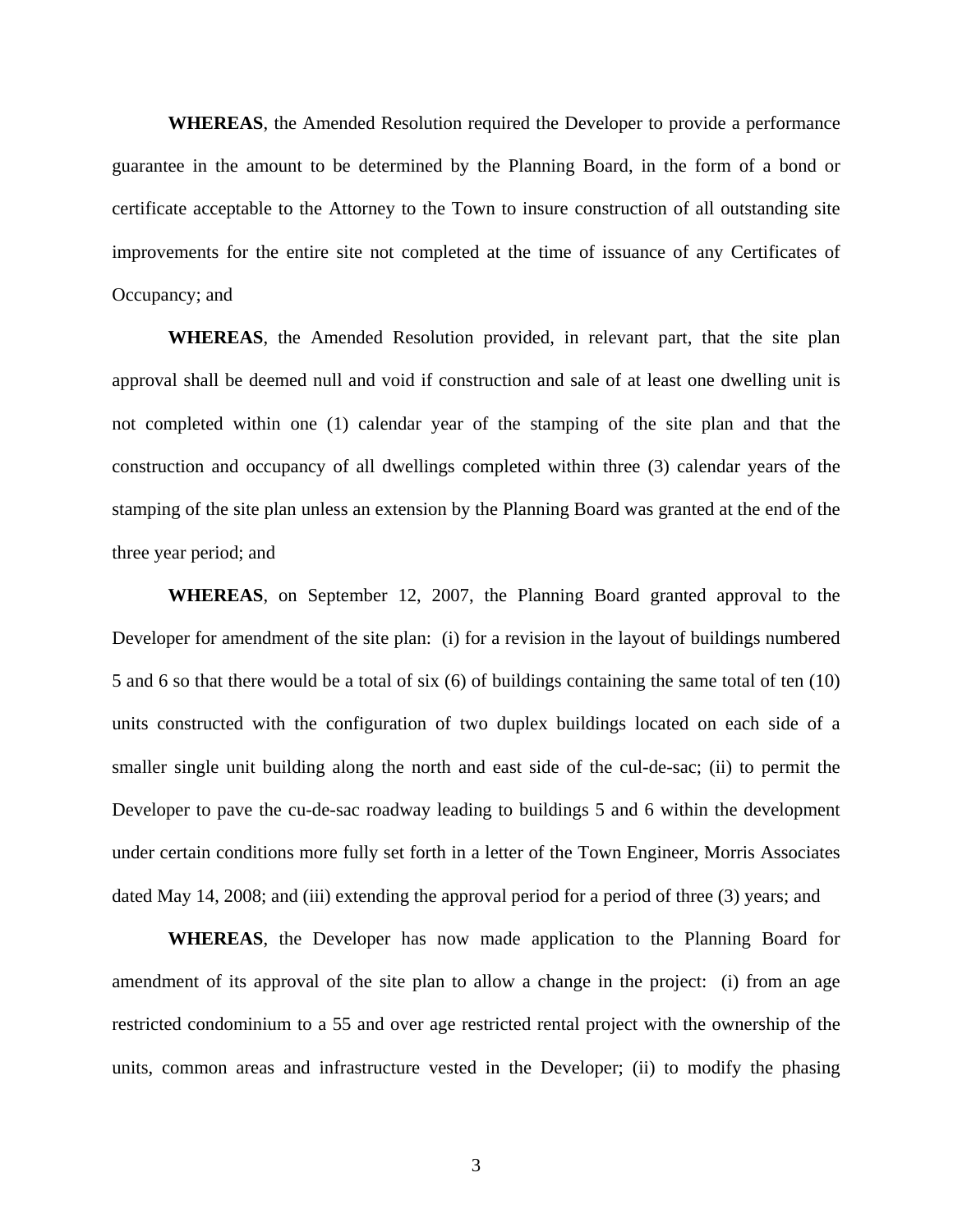requirements of the project; and (iii) extend the approval period for the project for an additional period of three (3) years; and

**WHEREAS**, the Board has referred the Developer's application and its submittals to the Town's engineering and legal consultants for their review and comment; and

**WHEREAS**, the Planning Board has duly conducted a public hearing on this application, at which time it considered comments, and input, from the public; and

**WHEREAS**, the Planning Board has determined that the proposed amendment to the site plan approval would not involve any physical change in the site plan, building plans or infrastructure plans; and

**WHEREAS**, since the original, and amended approval, for this project, the Town of Pine Plains duly enacted a Zoning Law on October 15, 2009, which law superseded the Town of Pine Plains Site Plan Review Law; and

**WHEREAS**, the Town Board has determined that this project would require the issuance of a special use permit and site plan approval under the Town's current Zoning Law, and, therefore, the development constitutes a "non-conforming use" pursuant to the provisions of Article XIII of the Zoning Law; and

**WHEREAS**, the Planning Board has determined that the current application does not involve any change or extension to the project which would require an application for special use permit or site plan review pursuant to the requirements of Article XIII of the Zoning Law; and

**WHEREAS**, the Planning Board has determined that the proposed changes in the project do not have the potential for one or more significant adverse environmental impacts and, as a result, there is no need for the Planning Board to conduct supplemental SEQRA review of this project in conjunction with this application; and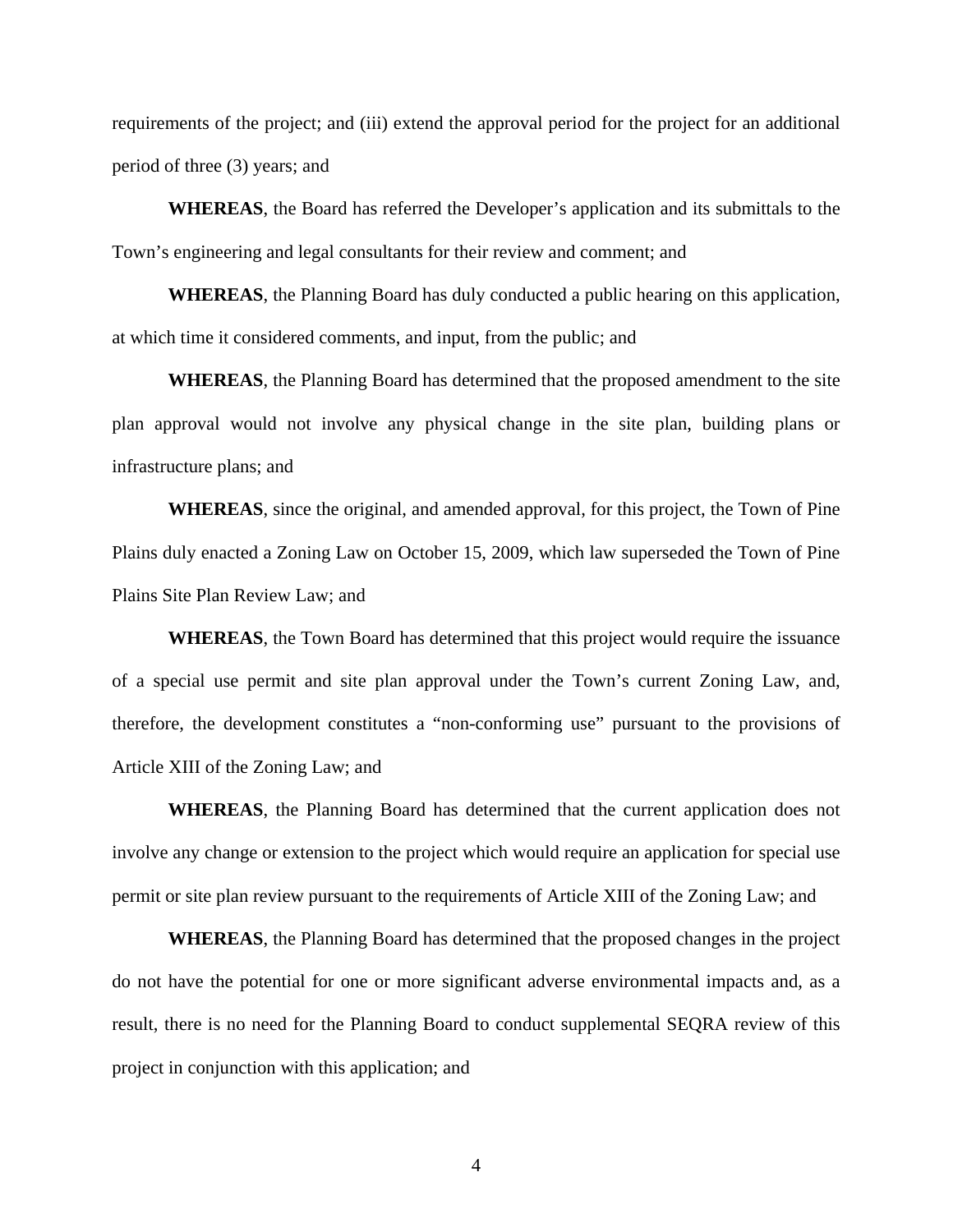**WHEREAS**, the Developer has represented to the Planning Board that due to a downturn in the economy and the housing market, it has been virtually impossible for the Developer to market and sell these units as condominiums in accordance with the original site plan approval, and condominium offering plan; and

**WHEREAS**, the Planning Board has determined that it is in the best interests of the Town of Pine Plains to permit the requested amendments to the site plan approval for this project subject to conditions and that such amended approval would benefit and not be a detriment to the Town of Pine Plains, and its residents.

**NOW, THEREFORE**, **BE IT RESOLVED** that the Town of Pine Plains Planning Board hereby amends the Amended Site Plan Approval for this project in the following respects:

1. That paragraph no. 2 at page 2 of the Amended Resolution of the Planning Board dated July 13, 2005 is hereby deleted to remove the requirement that the project be a condominium development, and that a condominium offering plan be filed in accordance with the requirements of Article 9B of the New York State Real Property Law;

2. That multi-family rental units owned by the Developer may be constructed in accordance with the 2005 site plan approval and amended design change approved in May of 2008 and the Amended Resolution for minor modifications to the original site plan, as referenced in this Resolution; and

3. That the current June 2012 date for completion of construction is hereby extended until November 9, 2015 to allow for an appropriate time period for completion of the proposed 48 unit senior multi-family project, subject to the following terms and conditions. The Developer may make application to the Planning Board for an extension of that time period upon good cause demonstrated.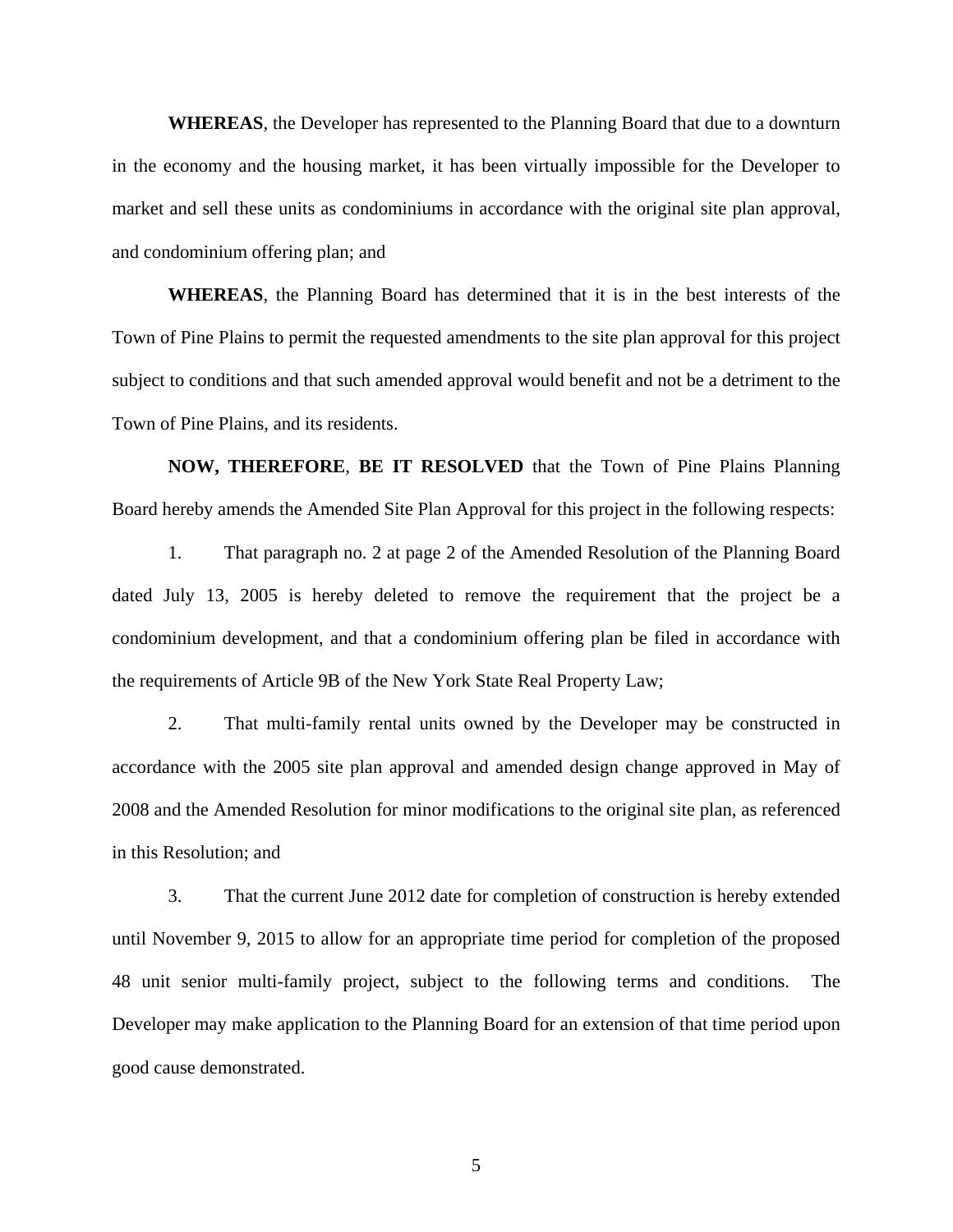(a) That the Developer within 120 days of the date of this Resolution prepare and submit a phasing plan for construction of the units, and infrastructure, to be approved by the Town's Engineer and the Planning Board, and signed by the Chairman, or Acting Chairman, of the Planning Board.

 (b) That the Developer prepare and submit for approval by the Town Engineer and by the Planning Board a current revised landscaping plan for the project within 120 days of the date of the Board's determination to be signed by the Chairman, or Acting Chairman, of the Planning Board.

 (c) That the Developer take the necessary steps to rescind the condominium Offering Plan filed in the Office of the Attorney General and file such documentation as may be required to rescind the Declaration of Covenants and Restrictions filed in the Office of the Dutchess County Clerk, in conjunction with said Offering Plan and provide proof of such actions to the Attorney for the Town of Pine Plains and to the Planning Board within twelve months of the date of this Resolution

 (d) That the Developer shall take the necessary steps to cause to be reconveyed units which have been sold to third parties to the Developer and to provide proof to the attorney to the Town of Pine Plains and to the Planning Board of the filing of such reconveyances in the Office of the Dutchess County Clerk within twelve months of the date of this Resolution.

 (e) That rental the units shall be rented and occupied only by individuals meeting the following requirements:

- (i) to a single individual aged 55 or older;
- (ii) two persons, both aged 55 or older;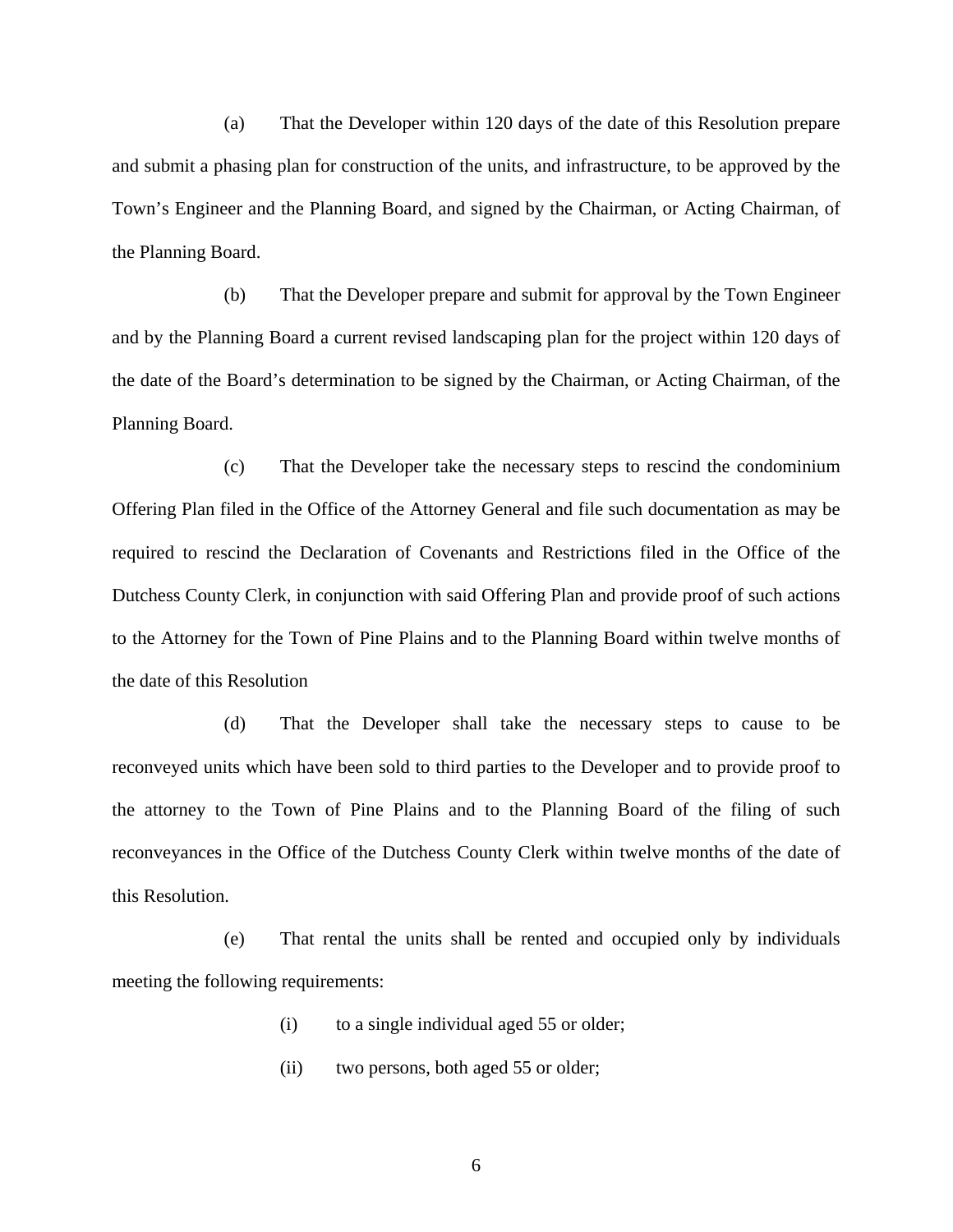- (iii) married persons, the husband or wife is 55 or older;
- (iv) one child residing with one or two parents who are age 55 or older, providing that the child is over the age of 18 years;
- (v) the surviving spouse of a person aged 55 or older, providing the surviving spouse was a resident of the development at the time of the death;
- (vi) An adult 18 years or older residing with one or two persons age 55 or older, provided that they are essential to the long term care of the elderly person as certified to by a physician duly licensed in New York State;

 (f) That the Developer shall, within sixty (60) days of the date of this Resolution, file a Declaration of Age Covenants and Restrictions, for the exclusive benefit of the Town of Pine Plains in a form to be approved by the Attorney for the Town of Pine Plains and the Planning Board in the office of the Dutchess County Clerk: (i) restricting the occupancy of the units in accordance with subparagraph "3(e)" of this Resolution; (ii) providing that the Declaration of Covenants and Restrictions run with the land; (iii) granting the exclusive right to the Town of Pine Plains, and its officers, to enforce the terms of the Declaration of Covenants and Restrictions; and (iv) granting the Town and its duly authorized representatives the right to enter the premises at reasonable time and in a reasonable manner when practicable after giving written notice to inspect the records of the occupancy of the project for compliance with the terms of this covenant and that such record be provided to the Town upon request.

 (g) That the Developer shall keep on file copies of all leases and applications for leases, together with supportive age qualification documentation and provide copies of such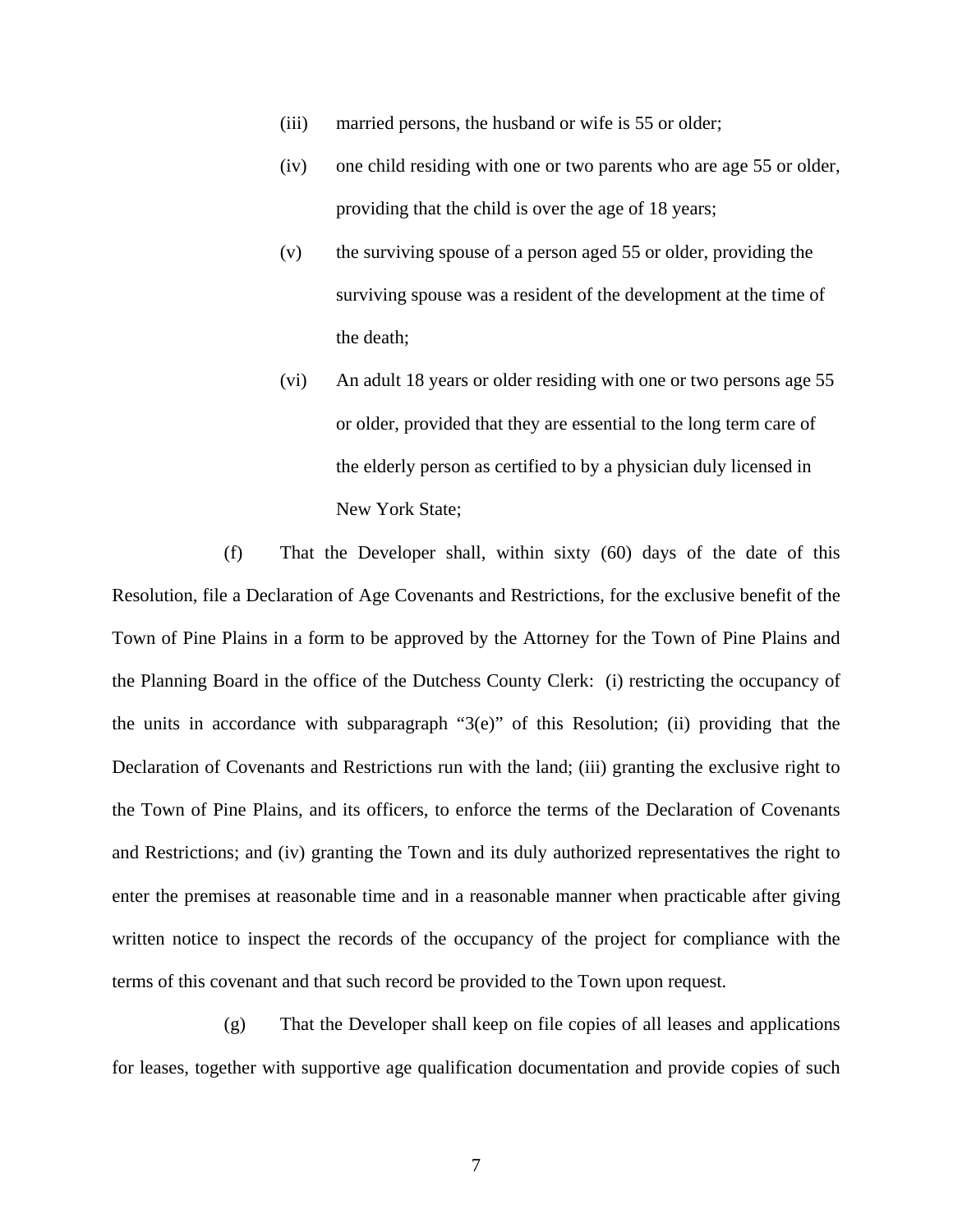documentation to the Town's Code Enforcement Officer, as may reasonably be requested, and provide in each lease a provision in which the tenant agrees to waive privacy or confidentiality with respect to the provision of these documents to the Town's Code Enforcement Officer.

 (h) That the Developer shall prepare and submit for approval of the Attorney to the Town and to the Planning Board, a set of rules and regulations for the rental community with regard to the use and occupancy of the individual units, and such rules and regulations shall be made a part of each tenant's lease agreement.

 (i) That the applicant shall continue to maintain, as required by the Planning Board, an Agreement for Reimbursement for Professional Fees and Funding of Escrow Account with the Town of Pine Plains for reimbursement of all expenses incurred by the Town for services rendered by professional consultants which are employed by Town Planning Board from time to time subsequent to the date of this Resolution for inspection of work performed by the applicant and review of documentation submitted by the applicant and maintain an escrow balance of no less than \$5,000.00.

 (j) That the Developer will enter into an agreement with the Town of Pine Plains for a performance bond in the amount of \$155,000.00 in a form acceptable to the Attorney to the Town and the Board, and if the security is provided in the form of a Certificate of Deposit, or other account maintained by the applicant at a banking institution, that the agreement permit the Town to draw on those funds in the event of a failure of the Developer to construct the roads and infrastructure as required by the site plan approval by notification to the banking institution of the breach without the requirement of any further action, or legal action, and that the agreement be signed by the lending institution as well as the Developer and that said agreement be fully executed no less than thirty (30) days from the date of this Resolution.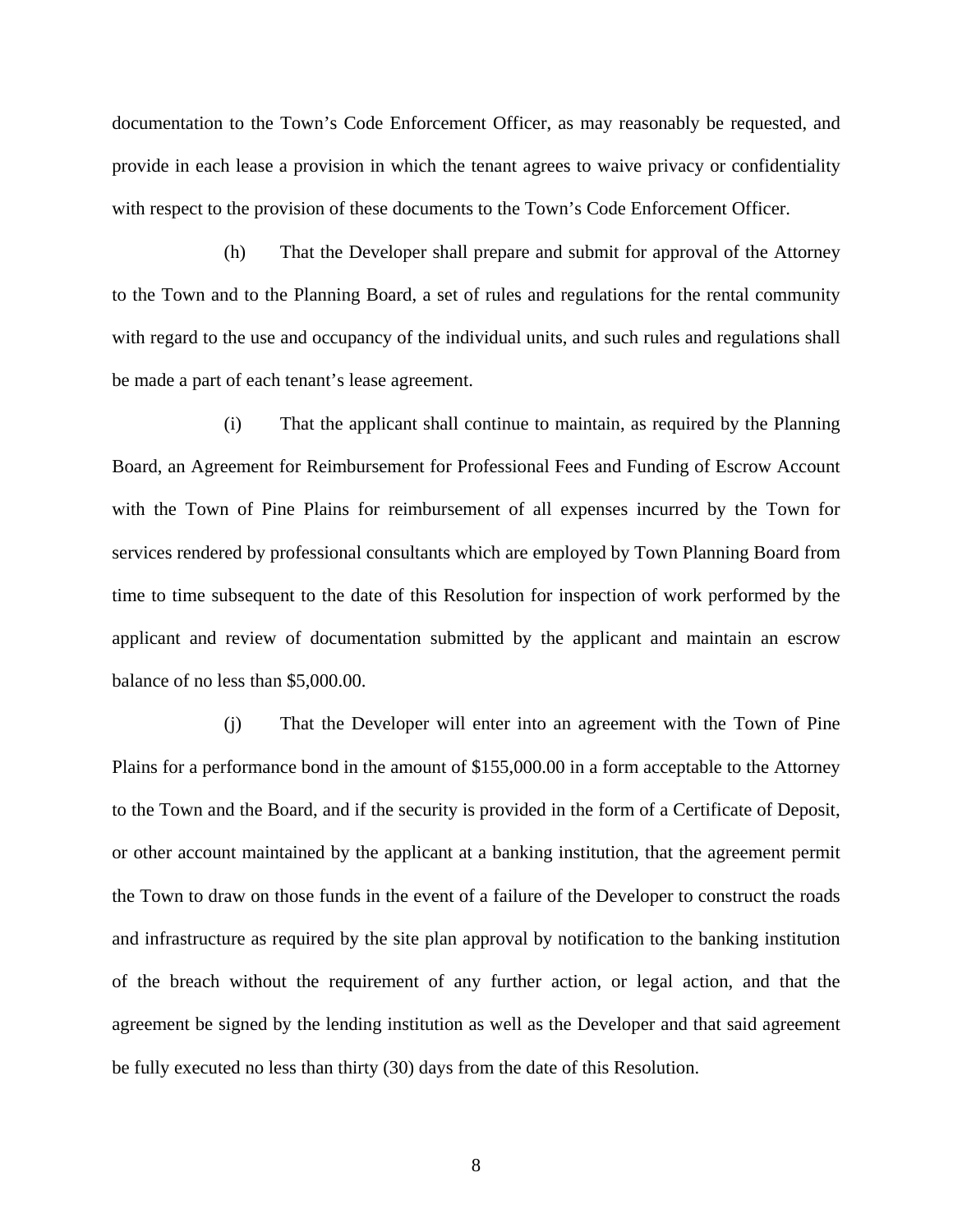(j) That the Developer shall comply with all other terms and conditions of the Amended Site Plan Approved and modifications made thereto, that are not inconsistent with the terms and conditions of this Resolution.

 (k) That in the event of a breach of any of these conditions and the failure of the applicant to either remedy such breach within thirty (30) days of written notification from the Planning Board, the Attorney to the Town or the Town Code Enforcement Officer, to the Developer, or, if the breach is such that the same cannot be totally remedied within the thirty (30) day period, failure of the developer to provide proof that appropriate steps have been taken by the developer to remedy the violation within a reasonable time period as determined by the Planning Board, the Attorney to the Town or the Town Code Enforcement Officer, the Planning Board and the Town reserve in their discretion the right to: (i) rescind the site plan approval for this project; (ii) refuse to grant and/or withhold any building permits and/or certificates of occupancy for the project; (iii) rescind any building permits or certificates of occupancy issued for this project; and (iv) take such other enforcement action as may be permitted pursuant the Town of Pine Plains Zoning Law for violation of site plan approval.

This above Resolution was offered by \_\_\_\_\_\_\_\_\_ and was seconded by \_\_\_\_\_\_\_\_\_\_\_\_\_ on November 9, 2011.

The Planning Board members voted as follows:

| <b>Brian Coons</b>     |  |
|------------------------|--|
| <b>John Forelle</b>    |  |
| <b>Sarah Jones</b>     |  |
| <b>Ken Meccariello</b> |  |